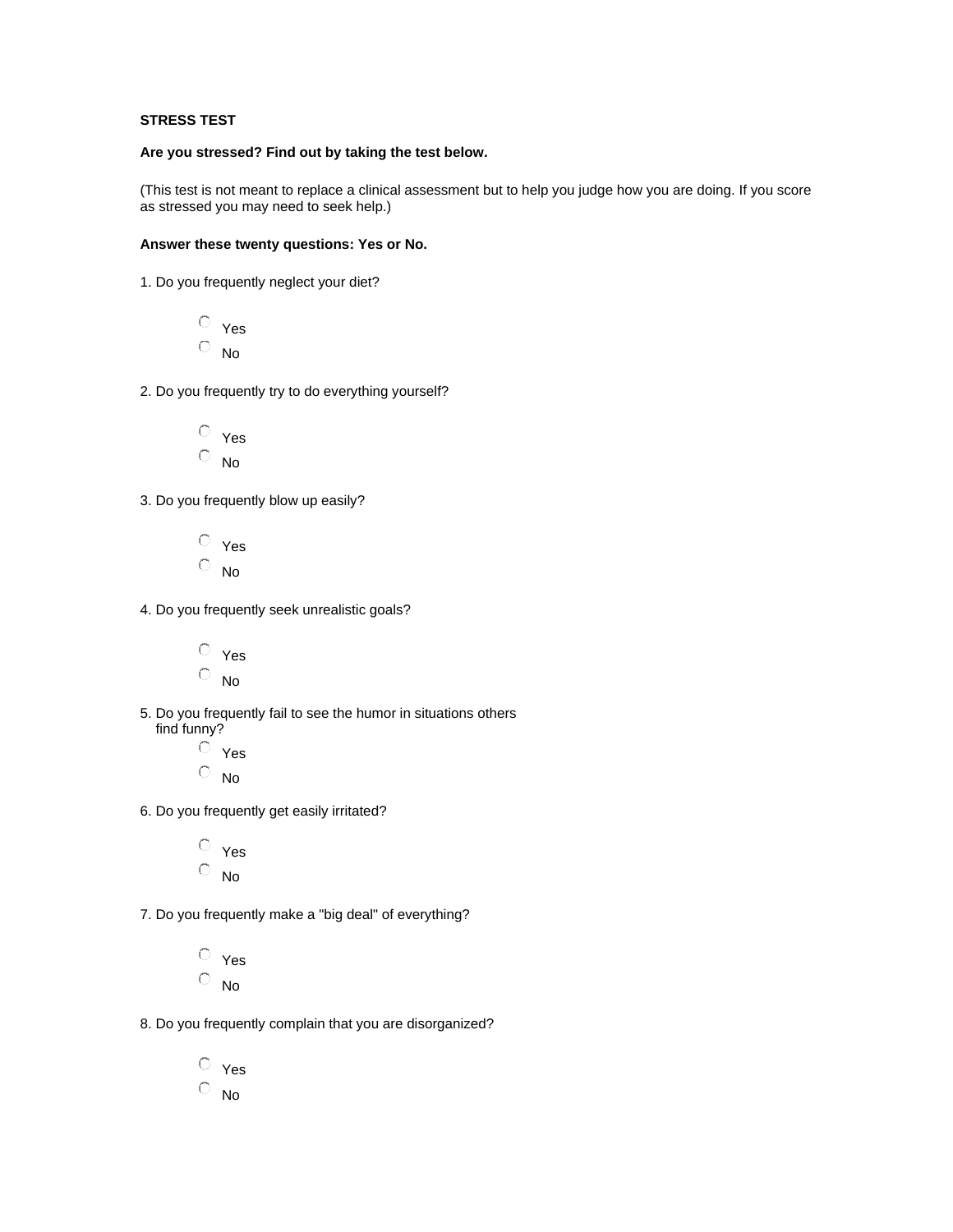- 9. Do you frequently keep everything inside?
	- Yes  $\circ$  No
- 10. Do you frequently neglect exercise?
	- Yes  $\overline{\circ}$  No
- 11. Do you frequently have few supportive relationships?
	- Yes  $\circ$  No
- 12. Do you frequently get too little rest?
	- Yes  $\overline{\circ}$  No
- 13. Do you frequently get angry when you are kept waiting?
	- Yes  $\overline{\circ}$  No
- 14. Do you frequently ignore stress symptoms?
	- Yes  $\circ$  No
- 15. Do you frequently put things off until later?
	- Yes  $\overline{\circ}$  No
- 16. Do you frequently think there is only one right way to do something?
	- Yes  $\overline{O}$  No.
- 17. Do you frequently fail to build relaxation into every day?
	- Yes  $\overline{\circ}$  No